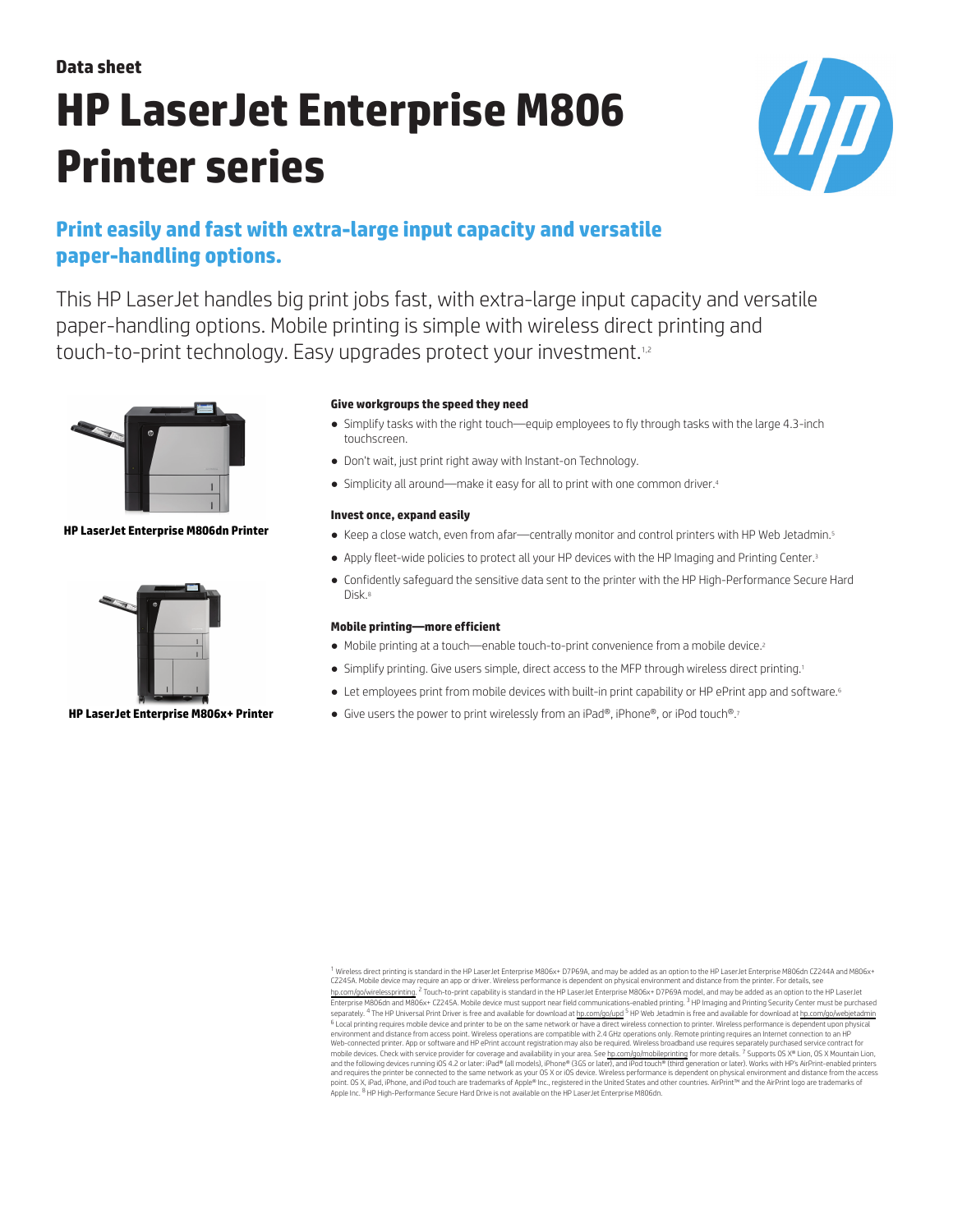- 1. Intuitive 4.3-inch (10.9 cm) color touchscreen control panel 2. 500-page output bin
- 3. Hardware integration pocket (HIP) for solution integration<sup>1</sup>
- 4. 100-sheet face-up straight-through output bin
- 5. Easy front-door access to HP all-in-one toner cartridge
- 6. Built-in automatic two-sided printing
- 7. Two 500-sheet input trays support media up to 11 x 17-inch (A3)
- 8. 3,500-sheet high-capacity input tray supports letter/A4 media
- 9. Easy-access USB port to print files directly
- 10. 100-sheet multipurpose tray handles media up to 53 lb bond (220 g/m²)
- 11. Right-side doors provide access for clearing jams
- 12. 800 MHz processor, 1 GB standard memory
- 13. HP High-Performance Secure Hard Disk<sup>2</sup>
- 14. Access port for optional Kensington-style lock
- 15. USB port (for connecting third party devices)
- 16. Hi-Speed USB 2.0 printing port
- 17. HP Jetdirect Gigabit Ethernet print server
- 18. Foreign interface harness (for connecting third-party devices) LaserJet Enterprise



**Close-up of I/O ports**

## **Series at a glance**



## **Model HP LaserJet Enterprise M806dn**



**HP LaserJet Enterprise M806x+**

|                                                              | <b>Printer</b>    | <b>Printer</b>                                       |
|--------------------------------------------------------------|-------------------|------------------------------------------------------|
| <b>Part number</b>                                           | CZ244A            | CZ245A                                               |
| 100-sheet multipurpose tray                                  | Yes               | <b>Yes</b>                                           |
| Two 500-sheet input trays                                    | Yes               | <b>Yes</b>                                           |
| 3,500-sheet letter/A4 HCI                                    | Optional          | <b>Yes</b>                                           |
| <b>Booklet maker/finisher</b>                                | Optional          | Optional                                             |
| Two-bin stapler/stacker                                      | Optional          | Optional <sup>3</sup>                                |
| Two-bin stapler/Stacker with 2/3 Hole Punch                  | Optional          | Optional <sup>3</sup>                                |
| <b>Touch-to-print and wireless direct mobile</b><br>printing | Optional          | Optional                                             |
| <b>Storage</b>                                               | Solid State Drive | HP High-Performance Secure<br>Hard Disk <sup>2</sup> |
| NFC/Wireless direct printing                                 | Optional          | Optional                                             |

<sup>1</sup>Solutions deployed through the hardware integration pocket may require additional purchase. <sup>2</sup>HP High-Performance Secure Hard Disk is not available on the HP LaserJet Enterprise M806dn CZ244A. <sup>3</sup>HCI must be installed for use before adding a finishing accessory. 100-sheet straight-through output must be removed in order to add finishing accessory.

**Product walkaround HP LaserJet Enterprise M806x+ Printer**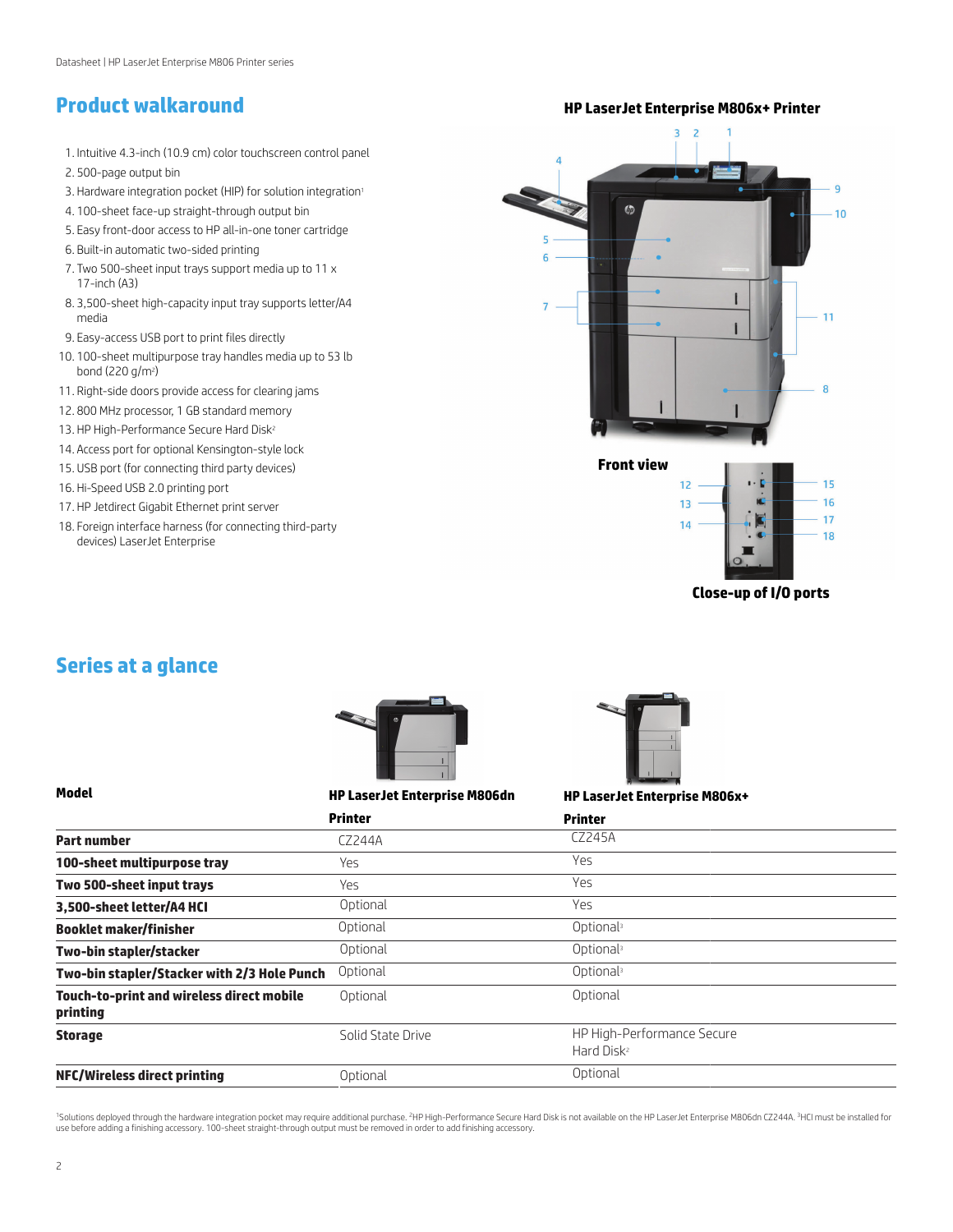## **HP Services**

Downtime can have serious consequences, so HP provides support beyond the standard warranty. You benefit from reduced risk, maximized uptime, predictable service delivery and no unbudgeted repair costs. HP Care Pack Services provide a comprehensive suite of protection services designed to keep HP hardware and software up and running so employees can stay productive.

## **4 hr Onsite Support:**

Onsite support within four hours after a service call received within the coverage window

## **Next Business Day Onsite Support:**

Onsite service the next business day after the service call is received

#### **Maintenance Kit Replacement Service:**

Onsite replacement of your printer's maintenance kit including parts, materials, and labor

For Care Pack availability visit: [hp.com/go/cpc](http://hp.com/go/cpc)













## **Top features**

Boost productivity for every workgroup. Even the biggest jobs print easily and fast, thanks to extra-large input capacity and versatile paper-handling options.

Help protect your printer investments across the enterprise. Easily upgrade and add new capabilities as your needs change. Gain high efficiency for the long term.

Eliminate the wires and complications from mobile printing. Enable easy printing from smartphones, tablets and laptops at work, home or on-the-go. Give users simple, direct access through wireless direct printing and touch-to-print technology.<sup>1,2,6</sup>

| HP Jetdirect 2700w USB Wireless Print Server     |
|--------------------------------------------------|
|                                                  |
| HP Jetdirect 2800w NFC/Wireless Direct Accessory |
| HP LaserJet 3500-sheet High-capacity Input Tray  |
| HP Staple Cartridge Refill                       |
| HP 2-pack 2000-staple Cartridge                  |
| HP LaserJet Booklet Maker/Finisher               |
| HP LaserJet Stapler/Stacker                      |
| HP LaserJet Stapler/Stacker with 2/3 hole punch  |
| HP Trusted Platform Module Accessory             |
| HP 1 GB DDR2 200-pin DIMM                        |
| HP LaserJet 500-sheet Output Catch Tray          |
| HP LaserJet 1500-sheet High-capacity Input Tray  |
|                                                  |

## **Supplies**

| C2H67A | HP LaserJet 110V Maintenance/Fuser Kit                                    |
|--------|---------------------------------------------------------------------------|
| C2H57A | HP LaserJet 220V Maintenance/Fuser Kit                                    |
| CE325X | HP 25X High Yield Black Original LaserJet Toner Cartridge (~34,500 yield) |

## **Services**

## **HP LaserJet Enterprise M806dn Printer**

| U8C59E - HP 3 year Next Business Day + DMR LaserJet M806 HW Support            |
|--------------------------------------------------------------------------------|
| U8C60E - HP 4 year Next Business Day + DMR LaserJet M806 HW Support            |
| U8C61E - HP 5 year Next Business Day + DMR LaserJet M806 HW Support            |
| U8C53E - HP 3 year 4 hour 9x5 LaserJet M806 HW Support                         |
| U8C55E - HP 4 year 4 hour 9x5 LaserJet M806 HW Support                         |
| U8C57E - HP 5 year 4 hour 9x5 LaserJet M806 HW Support                         |
| U8C73PE - HP 1 year Post Warranty 4 hour 9x5 LaserJet M806 Support             |
| U8C75PE - HP 1 year Post Warranty Next Business Day +DMR LaserJet M806 Support |
|                                                                                |

<sup>1</sup>Wireless direct printing is standard in the HP LaserJet Enterprise M806x+ D7P69A, and may be added as an option to the HP LaserJet Enterprise M806dn CZ244A and M806x+ CZ245A. Mobile device may require an app or driver. physical environment and distance from the printer. For details, see [hp.com/go/wirelessprinting](http://hp.com/go/wirelessprinting). <sup>2</sup>Touch-to-print capability is standard in the HP LaserJet Enterprise M806x+ CD769A model, and may be added as an option to